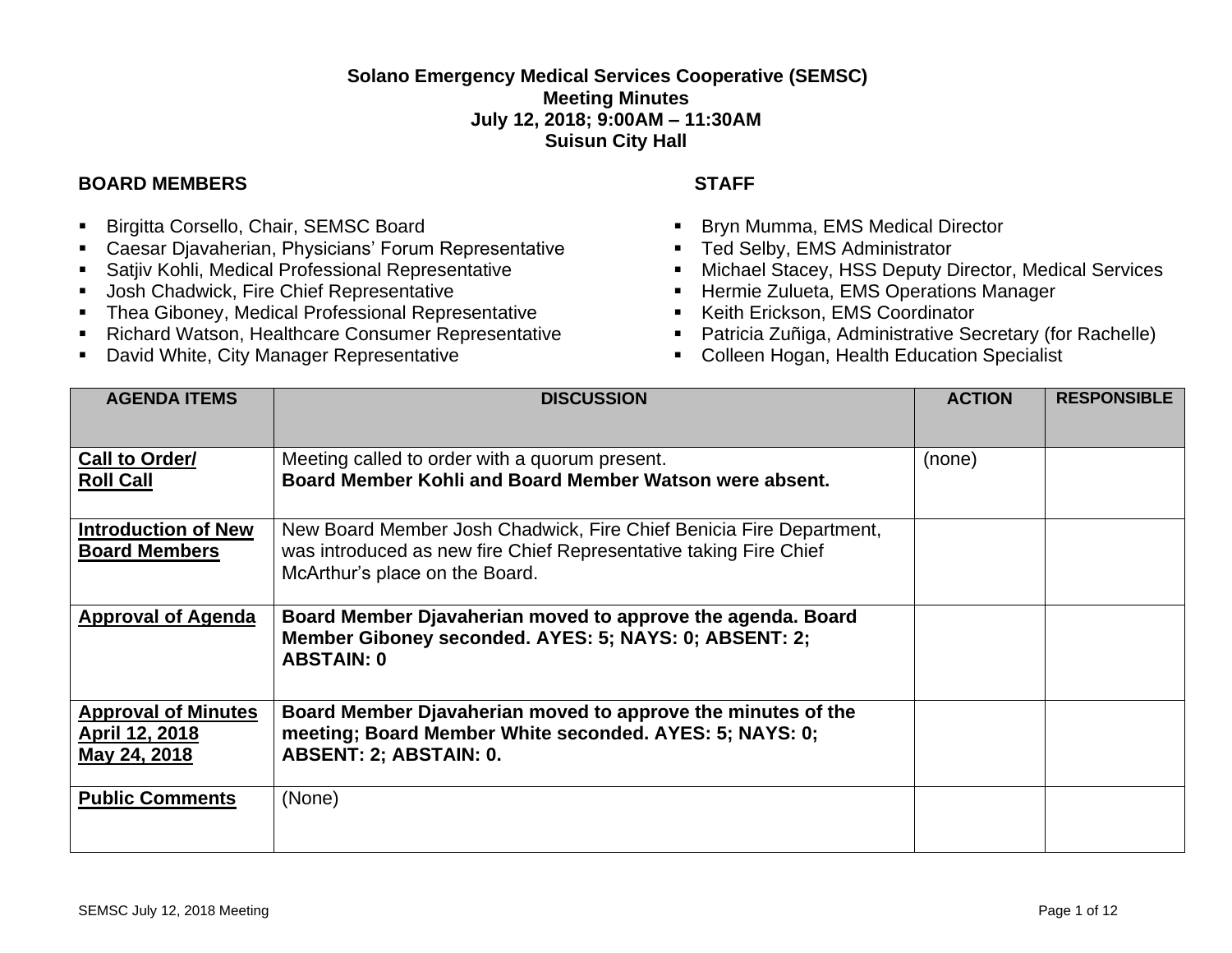| I. Reports                            |                                                                                                                                                                                                                                                                                                                                                                                                                                                                                                                                                                                                                                                                                                                                                                                                                                                                                                                                                                                                                         |        |  |
|---------------------------------------|-------------------------------------------------------------------------------------------------------------------------------------------------------------------------------------------------------------------------------------------------------------------------------------------------------------------------------------------------------------------------------------------------------------------------------------------------------------------------------------------------------------------------------------------------------------------------------------------------------------------------------------------------------------------------------------------------------------------------------------------------------------------------------------------------------------------------------------------------------------------------------------------------------------------------------------------------------------------------------------------------------------------------|--------|--|
| a. SEMSC Medical<br>Director's Report | a. Dr. Mumma, EMS Medical Director stated there were two policy<br>revisions:                                                                                                                                                                                                                                                                                                                                                                                                                                                                                                                                                                                                                                                                                                                                                                                                                                                                                                                                           | (none) |  |
|                                       | 1. Policy and Protocol Revisions – She stated that there are two policy<br>revisions:<br>Policy 6400 Paramedics Scope of Practice - They deleted<br>dopamine and replaced it with an epinephrine drip. Also, they<br>added amiodarone as an option, in an addition to lidocaine.<br>Policy 6608 Advanced Air Way Management - It was updated to<br>$\bullet$<br>reflect EMDAX, which is the removal of pediatric intubation, from<br>the scope of practice. All the references to pediatric intubation,<br>have been deleted in that Policy as well. The memo was sent<br>out recently.<br>2. EMT Discipline - They have 1 probation and 1 open case.<br>There were no questions from the Board or the public on the Medical<br>Director's Report.                                                                                                                                                                                                                                                                      |        |  |
| b. EMS<br>Administrator's<br>Report   | b. Ted Selby, EMS Administrator, provided an update on the following<br>items:<br>1. Recent Changes - Ted mentioned a couple changes.<br>One change mentioned is that Rachelle, the clerk of the Board is<br>out on a medical leave of absence, so Patricia Zuñiga is filling in<br>for her at these meetings while Rachelle is out. We wish<br>Rachelle the best and we look forward for her return. Thank you,<br>Patricia, for joining us this morning.<br>The other change is the new Fire Chief Representative who is<br>$\bullet$<br>Josh Chadwick. Fire Chief McArthur has moved on to his new<br>role in Vallejo. Fire Chief Josh Chadwick, from the Benicia Fire<br>Department, has been elected to fill the position of the SEMSC<br>Fire Chief Representative. We appreciate Fire Chief McArthur's<br>participation and the contributions he made to improve our local<br>EMS operations here in Solano County. Looking forward to<br>working with Chief Chadwick, where we left off with Chief<br>McArthur. | (none) |  |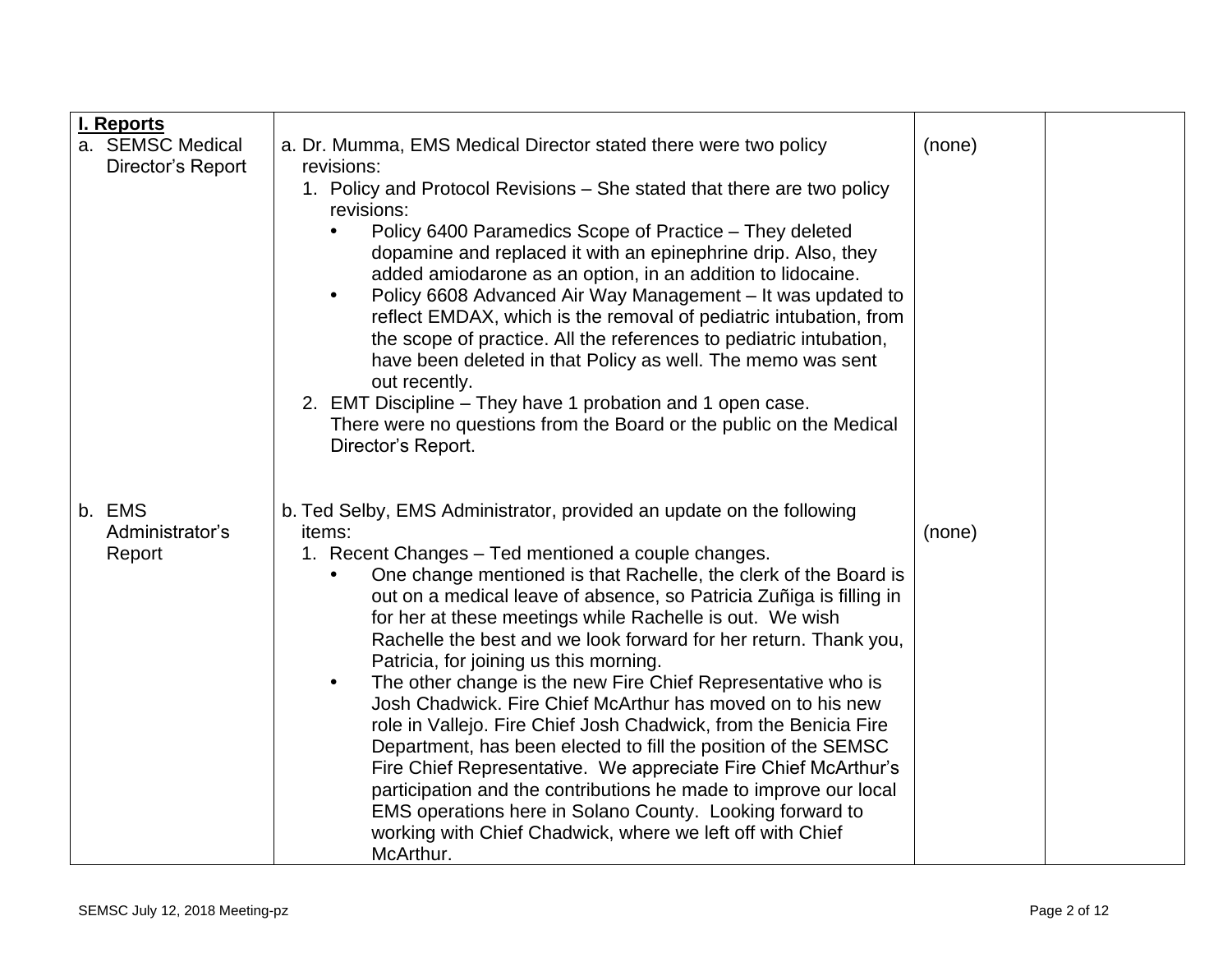| 2. Announcements - Mr. Selby is changing the report by starting with                  |  |
|---------------------------------------------------------------------------------------|--|
| announcements and updates.                                                            |  |
| EMS Week was celebrated May $20^{th}$ – May $26^{th}$ , this year. There<br>$\bullet$ |  |
| was a wonderful recognition and awards banquet held at the                            |  |
| Opera House in Vacaville. Kaiser, NorthBay, Sutter, Medic and                         |  |
| EMS Agency, coordinated the event where the very 1 <sup>st</sup> Jason                |  |
| Comer Award was given to Danny Torres, a firefighter                                  |  |
| paramedic of the Fairfield Fire Department. His family was                            |  |
| present to see him receive the award, and it was a wonderful                          |  |
| event. During that week EMS also conducted a free CPR                                 |  |
| outreach to the public at the Solano Town Fairfield Mall where                        |  |
| 66 people participated and were instructed on how to save a life.                     |  |
| We were very pleased with the turnout.                                                |  |
| In early June, our annual EMS Response Summit was held at<br>$\bullet$                |  |
| the Joe Nelson Center, in Suisun. The theme was "Staying"                             |  |
| Connected During Life Disasters". About 100 attended the                              |  |
| event. The key note speaker, Dr. Tao Brown discussed the root                         |  |
| causes of violence and how the violence is a public health issue                      |  |
| as opposed to a criminal justice matter. Dr. Brown also focused                       |  |
| on bolstering resilience by encouraging and developing a                              |  |
| psychological mind set, preparing emergency professionals and                         |  |
| first responders to remain calm and task focused, and vigilant                        |  |
| during these high impact traumatic events, such as the                                |  |
| shootings and violence, that have occurred recently. The                              |  |
| timeliness of this presentation was fantastic.                                        |  |
| Planning has begun for this year's statewide Medical and Health<br>$\bullet$          |  |
| Exercise that will be in November. This year the scenario will be                     |  |
| "Infectious Disease".                                                                 |  |
| 2. System Performance & Pre-Hospital EMS Partners - Mr. Selby                         |  |
| stated that Medic Ambulance and the Public Private Partnership Fire                   |  |
| Departments, have continued to provide exemplary service to the                       |  |
| residents of our county. Response time statistics, for this reporting                 |  |
| period for Medic Ambulance, once again, as always is above 99%.                       |  |
| The PPP Fire Departments continue to provide strong support.                          |  |
|                                                                                       |  |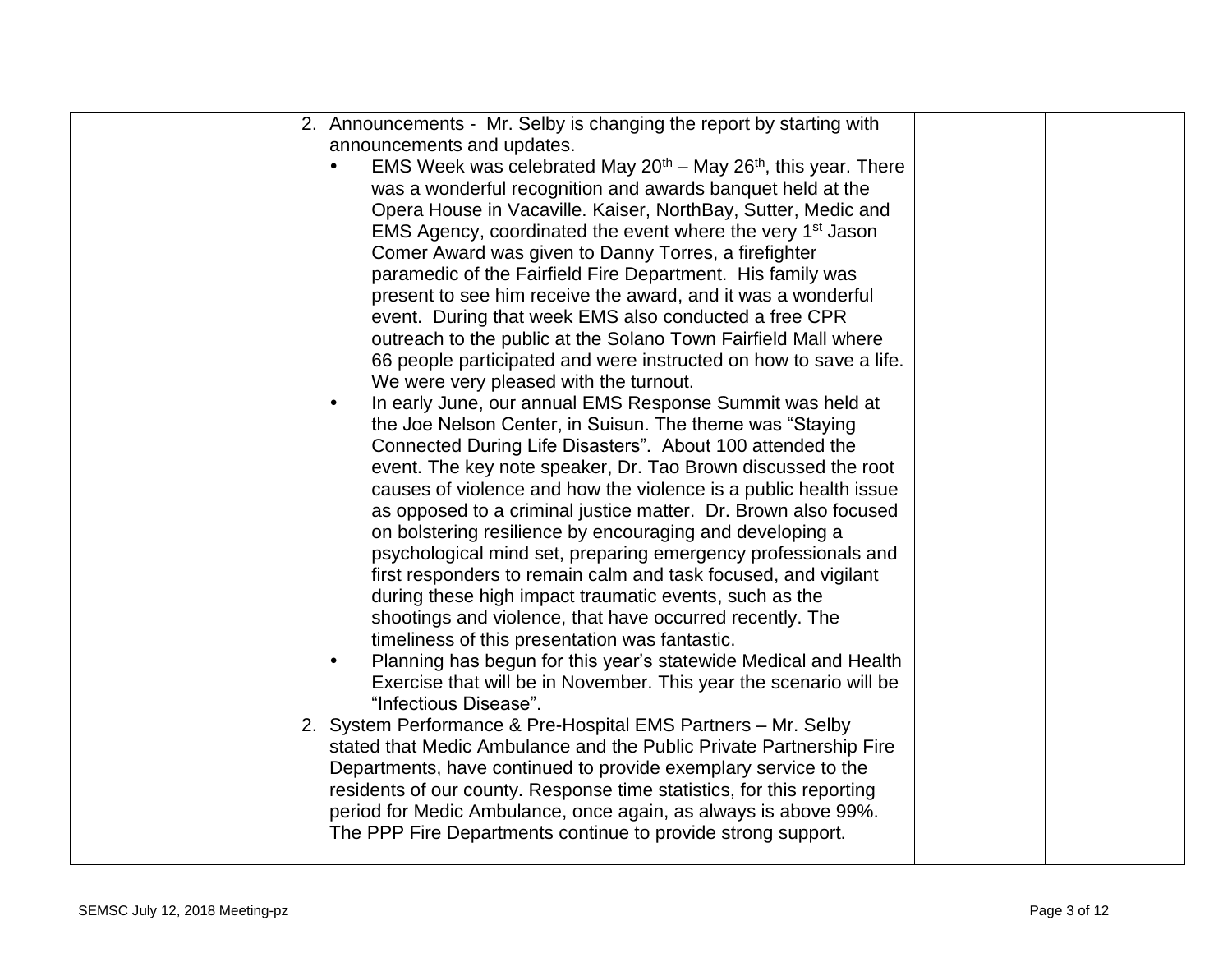| 2 <sup>nd</sup> quarter FY 17/18                                      |  |
|-----------------------------------------------------------------------|--|
| 97%<br>Benicia -                                                      |  |
| Dixon-<br>92%                                                         |  |
| Fairfield $-$<br>92%                                                  |  |
| Vallejo –<br>91 %<br>$\bullet$                                        |  |
|                                                                       |  |
| Because we have a Stakeholders Meeting that will be later today,      |  |
| associated with the Emergency Ambulance Exclusive Operating           |  |
| Area, the EMS Administrator's Report is abbreviated, to allow Mr.     |  |
| Wolfberg an opportunity to share with the Board an overview of the    |  |
| process that will take place over the next year and a half. Mr. Selby |  |
| yielded the remainder of his time and introduced Mr. Wolfberg.        |  |
|                                                                       |  |
| Mr. Wolfberg gave an overview of the process and the mechanisms       |  |
| and the process they planned to employ to get the project done and    |  |
| get the RFP out, and evaluate proposals and execute a contract.       |  |
| Phase 1 – Stakeholders Meetings are scheduled to get their input.     |  |
|                                                                       |  |
| The first is this afternoon at the County Events Center at Noon.      |  |
| The hope is for a good turnout and cross-section of stakeholders'     |  |
| representation this afternoon. Today's meeting is focused on          |  |
| system assessment issues and get stakeholders' input on what          |  |
| aspects of the system work well and what aspects need                 |  |
| improvement.                                                          |  |
| The second meeting is scheduled September 27, 2018. At the            |  |
| next meeting, everyone brings their wish list for the system going    |  |
| forward in the next 10-year cycle and planning period. They want      |  |
| to challenge the stakeholders to think about what will the next 10-   |  |
| year cycle will look like? He gave one example. He reviewed the       |  |
| last cycle RFP from 10 years ago and at that time, he stated the      |  |
| big issue was that the contractor needs to implement electronic       |  |
| PCR. Now what should be addressed is where we are going in the        |  |
| next 10 years with integration with electronic health records, and    |  |
| whether they should tie in pre-hospital data with measuring           |  |
| outcomes and review what worked in the pre-hospital setting. This     |  |
| is one example of forward thinking. Now that everyone has             |  |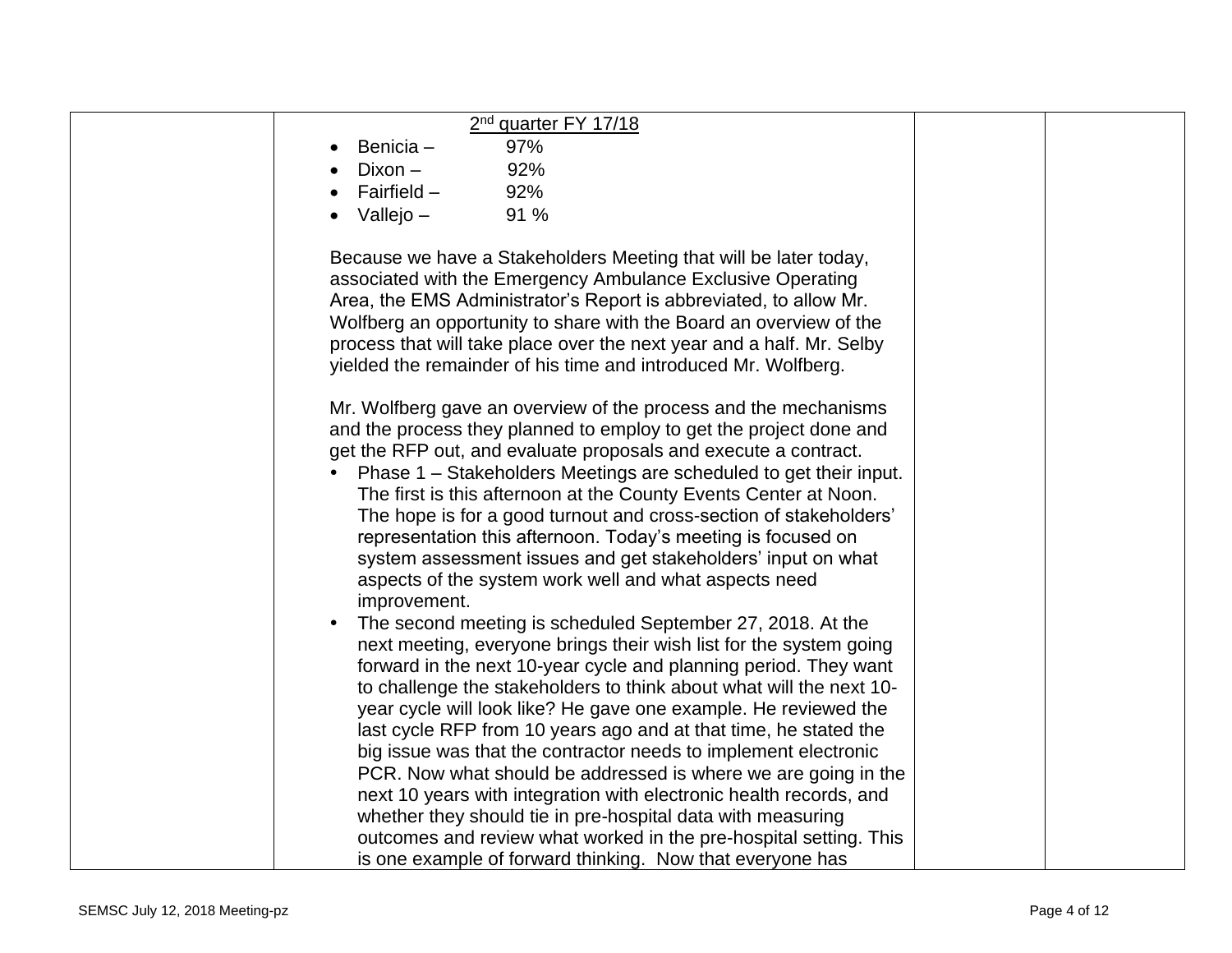| EPCRs, which is great, but now, how do we tie that in to the            |  |
|-------------------------------------------------------------------------|--|
| patient's electronic health records and really be able to make          |  |
| good, evidenced-based conclusions about how well the system             |  |
| functions? This is one example of the kinds of things, to hope, to      |  |
| focus the stakeholders attention on, at the September 27                |  |
| Stakeholders Meeting.                                                   |  |
| To recap, today's stakeholders meeting is more assessment               |  |
|                                                                         |  |
| based. September's meeting will be more forward thinking. We            |  |
| need to think more of population health, community-based                |  |
| medicine, those kinds of trends that move toward a community,           |  |
| integrated care approach. Today's meeting is after this meeting         |  |
| and the next meeting is on September 27th.                              |  |
| In the meantime, they will be doing the beginning of the outline        |  |
| and the draft of the RFP, as well as the contract. That is part of      |  |
| the process as well, with the caveat that the contract, looking over    |  |
| the current contract, it's clear that after the RFP process was         |  |
| concluded, the bidder was selected, then there is a negotiation         |  |
| process, in which a lot of things get customized and addressed,         |  |
| specifically in that contract, but it is nice to have a template at the |  |
| beginning of the process, so the proposers can see exactly what         |  |
| the end product or at least the structure of the end product will be.   |  |
| All that is all occurring simultaneously.                               |  |
| To refresh everybody, there will be three phases:                       |  |
| $\lambda$ Phase I – Stakeholders input, in the mechanisms described,    |  |
| while the drafting is happening. A key part is discussions about        |  |
| the scope of the EOA. Which services will be inside the EOA             |  |
| and which services will be carved out of the EOA. Currently,            |  |
| for example, CCT is outside of the EOA. Those are                       |  |
| discussions they wish to extract from the stakeholders and              |  |
| their view of what should be inside and outside of the EOA and          |  |
| what aspects of the market should remain competitive. There             |  |
| will also be discussions of the status of the PPP and the               |  |
| stakeholders' satisfaction, how that works, aspects of the PPP          |  |
| should be retained or modified. Maybe they are happy with the           |  |
| way it works and that is fine. He wants to elicit the views, from       |  |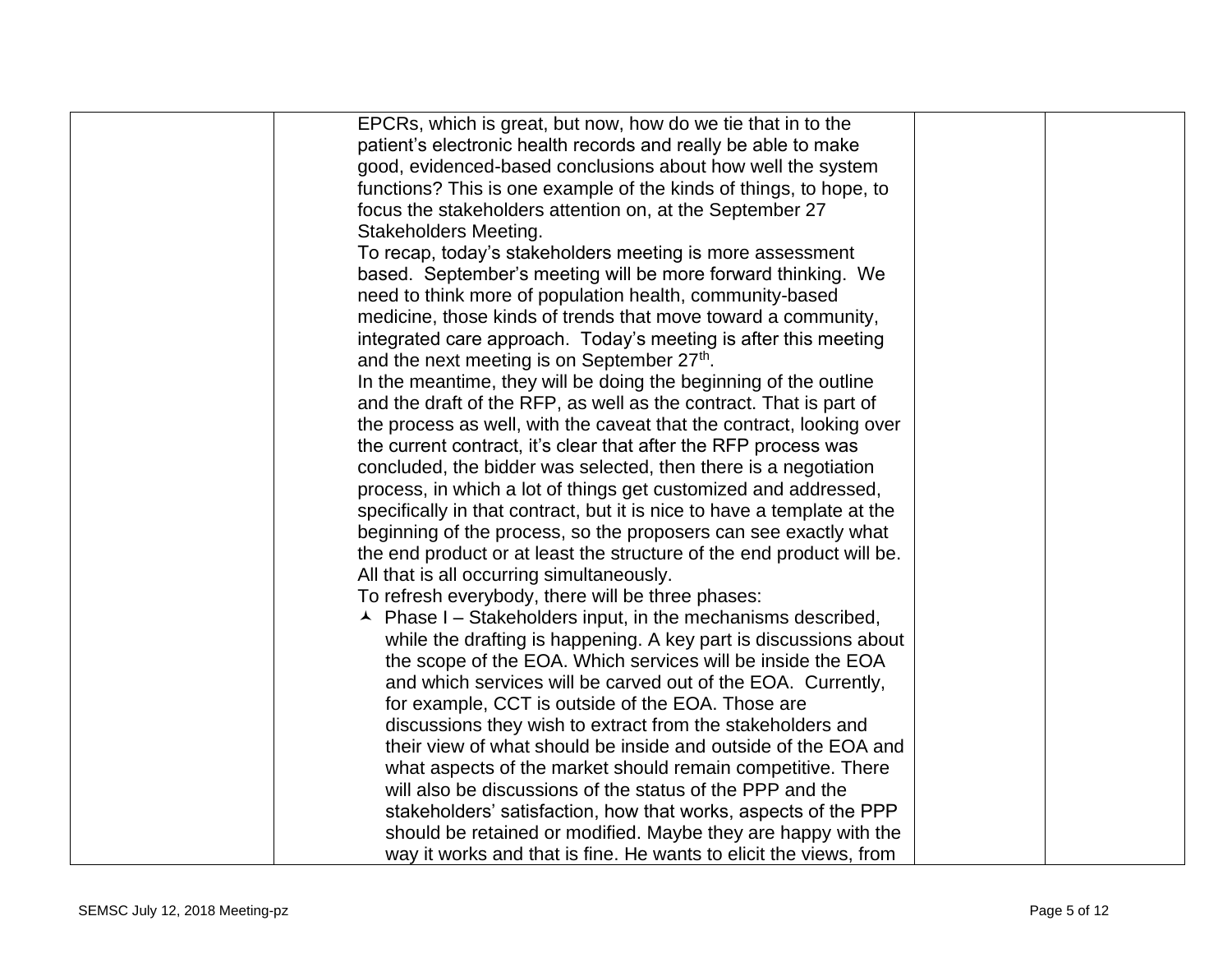| the stakeholders, as it is an important component of the                              |  |
|---------------------------------------------------------------------------------------|--|
|                                                                                       |  |
| process as well.                                                                      |  |
| $\overline{\phantom{a}}$ Phase II – Production of the RFP, which will be presented to |  |
| this Board. Based on his experience, before, it has been                              |  |
| scheduled in the timeline the ability to bring it to the board for                    |  |
| changes to be made, and then the RFP to go back out to the                            |  |
| stakeholders for a final review, before it is published. Thus, this                   |  |
| board will have a final say, before it goes out to the public.                        |  |
| That process will happen and during the first part of this phase.                     |  |
| The second part of this second phase, will be the required                            |  |
| review, by EMSA. They are on a fairly, compressed timeline,                           |  |
| even though the contract doesn't get executed or begin, until                         |  |
| 2020. We will need to put pressure on EMSA to review it                               |  |
| quickly, to get their feedback, immediately to the board, to                          |  |
| incorporate it to make sure it flies in Sacramento.                                   |  |
| Phase III – Evaluation and scoring of the proposals and                               |  |
| coordination of the work of the independent review panel to                           |  |
| ensure a process has been followed, that is fair and based on                         |  |
| the criteria that are published in the RFP and that the decision                      |  |
| is made, then brought to the Board for final recommendation.                          |  |
|                                                                                       |  |
| The last part of Phase III is the contract negotiation process                        |  |
| which can result in a decent amount of modifications. In the                          |  |
| current contract, there is a schedule at the end of the contract.                     |  |
| That process will take some time and that has been worked                             |  |
| into the timeline for this phase as well.                                             |  |
| That is an overview of the process, but it is important that in all                   |  |
| Phases to have the maximum involvement of stakeholders' input                         |  |
| and feedback, as possible. One of the things that Mr. Wolfberg                        |  |
| strongly believes, is that the Board and the stakeholders will take                   |  |
| a good look at evidence-based practices. Every system, including                      |  |
| California, are solely based on response time compliance. Not to                      |  |
| degrade the response times, because officials want accountability,                    |  |
| particularly, when you give exclusive market rights to a company,                     |  |
| you want to make sure you hold them accountable. On the other                         |  |
| hand, for example, if paramedics show up quickly, but with                            |  |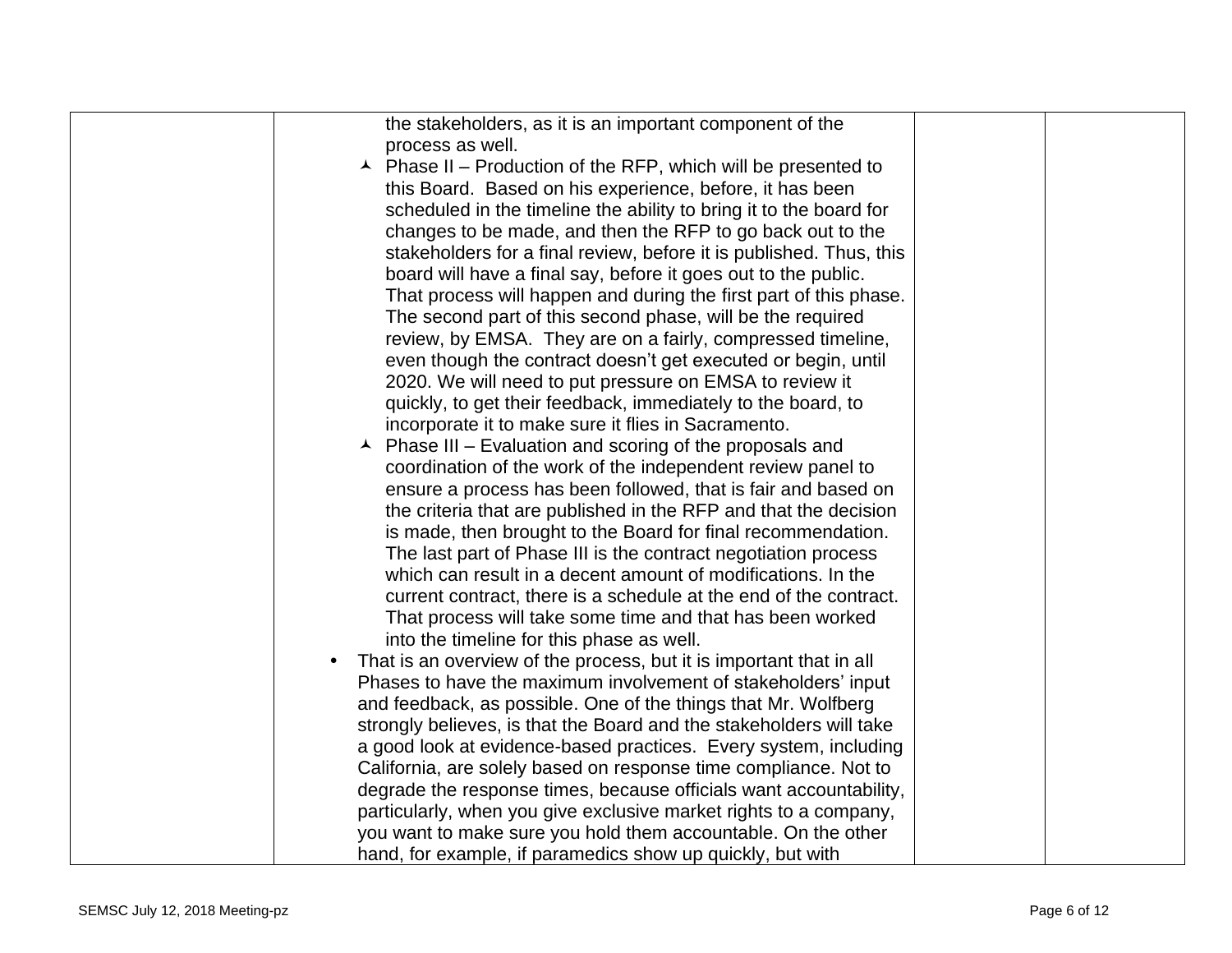| incompetent paramedics, who don't do a good job (which is not          |  |
|------------------------------------------------------------------------|--|
| the case), it seems that in every time-based system, it seems that     |  |
| time is the primary metric and that is the focus of quality, that they |  |
| arrived fast. In every RFP, it is required to participate in a quality |  |
| system. An EMS system can only do what it can, with the                |  |
| resources that it has. They want to look at response criteria and      |  |
| published literature, to bring back to the Board and stakeholders,     |  |
| an evidence-based approach to response times and not treat all         |  |
| calls as a Code 3. It is dangerous for emergency vehicles to be        |  |
| flying through the streets, especially when it is not necessary, and   |  |
| it can be a danger to the public. The default currently, is            |  |
| everything is handled as a Code 3. During the stakeholders             |  |
| process they want to discuss the evidenced based process and           |  |
| discuss a workable framework for response time, for performance        |  |
| and for accountability and that is not to fly a Code 3 to everything,  |  |
| but rather, based in what the evidence says, needs to be               |  |
| addressed in that fashion. That is a key part of the process and he    |  |
| hopes to spend some time, with Dr. Mumma, reviewing the clinical       |  |
| research to make sure it is clinically driven, and that it is safe,    |  |
| effective, and meets the needs of the patients, while giving the       |  |
| public officials and the county the accountability for their towns,    |  |
| cities and for the facilities in the county that they deserve, based   |  |
| on having an exclusive provider, who is given the rights to the        |  |
| market.                                                                |  |
|                                                                        |  |
| Questions from the Board                                               |  |
| Mr. White had a couple of questions and one point of clarification.    |  |
| A Regarding the stakeholders' meetings: Do you intend to speak         |  |
| separately with city managers and the County Administrator,            |  |
| regarding the Board's input and feedback and do you plan to            |  |
| include the Board in future stakeholders' meetings on the sole         |  |
| representative of all the cities that participate in this              |  |
| cooperative? He wanted to make sure the Board has a                    |  |
| chance to sit down with Mr. Wolfberg to provide the Board's            |  |
|                                                                        |  |
| feedback. If Mr. Wolfberg could include the Board's feedback           |  |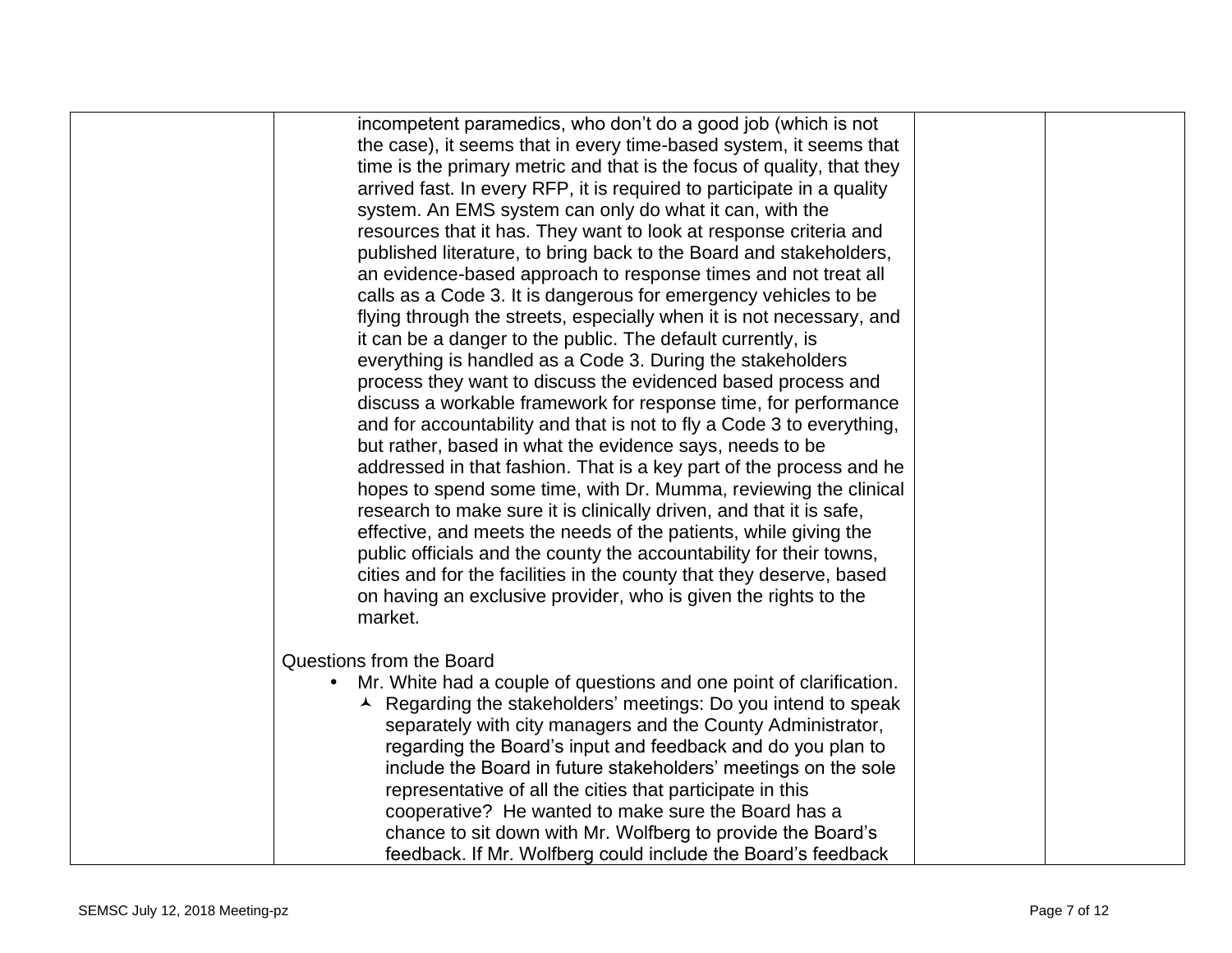| in the stakeholders' process, it would be appreciated.<br>Mr. Wolfberg asked to interject and asked if the Board was<br>invited to today's stakeholders meeting today. David was not<br>invited to today's stakeholder's meeting, so he wanted to make<br>sure the city managers have a chance to participate and give<br>feedback in future stakeholders' meetings.<br>$\lambda$ On the evidenced-based approach towards dispatching: He<br>thought it was a germane subject for the Board to discuss. He<br>hopes, whether good or bad, because each jurisdiction, does<br>their own dispatching within the county. Mr. Wolfberg was<br>asked to share any background information on that subject,<br>that he can bring back to his colleagues. It would be very<br>helpful to the city managers, since there has been discussion<br>in the past year or more. The background information would be<br>helpful to his colleagues and it could start a conversation of<br>what it would look like from their perspective to comply with the<br>cooperative, if interested in going forward.<br>$\lambda$ Point of clarification regarding the 10-year cycle: It was | <b>Include City</b><br>Managers on<br>the<br>Stakeholder's<br>Meeting                                                                                                                   | Mr. Wolfberg /<br>Mr. Selby |
|---------------------------------------------------------------------------------------------------------------------------------------------------------------------------------------------------------------------------------------------------------------------------------------------------------------------------------------------------------------------------------------------------------------------------------------------------------------------------------------------------------------------------------------------------------------------------------------------------------------------------------------------------------------------------------------------------------------------------------------------------------------------------------------------------------------------------------------------------------------------------------------------------------------------------------------------------------------------------------------------------------------------------------------------------------------------------------------------------------------------------------------------------------------------|-----------------------------------------------------------------------------------------------------------------------------------------------------------------------------------------|-----------------------------|
| recalled in the last meeting, there was a specific comment<br>made that we can contract for 5 years with an extension for 5<br>years. Was there a specific note made about that?<br>Mr. Wolfberg's understanding is the contract can be $5 + 5$ .<br>EMS authority has the final word on that. It is considered that<br>10 years is the maximum life span of a competitive<br>procurement process.<br>Mr. Selby clarified that it is a 5-year contract with a 5-year auto<br>renewal, provided they are performing satisfactorily.<br>▲ Mr. Wolfberg stated he mentioned the 10 years, because they<br>look out at the maximum of 10 years, as it is the maximum<br>potential of the contract period.<br>• Ms. Corsello had one question<br>A If you miss the stakeholders' meeting, how do you stay plugged<br>in? They talked about a repository that people could subscribe to,<br>to get whatever information is being shared, notes or minutes.<br>Who's on the list or register, to make sure we have a transparent                                                                                                                                           | Share any<br>background<br>information<br>about<br>evidence-<br>based<br>approach<br>towards<br>dispatching<br>as it is<br>considered<br>valuable to<br>share with<br>city<br>managers. | Mr. Selby &<br>Mr. Wolfberg |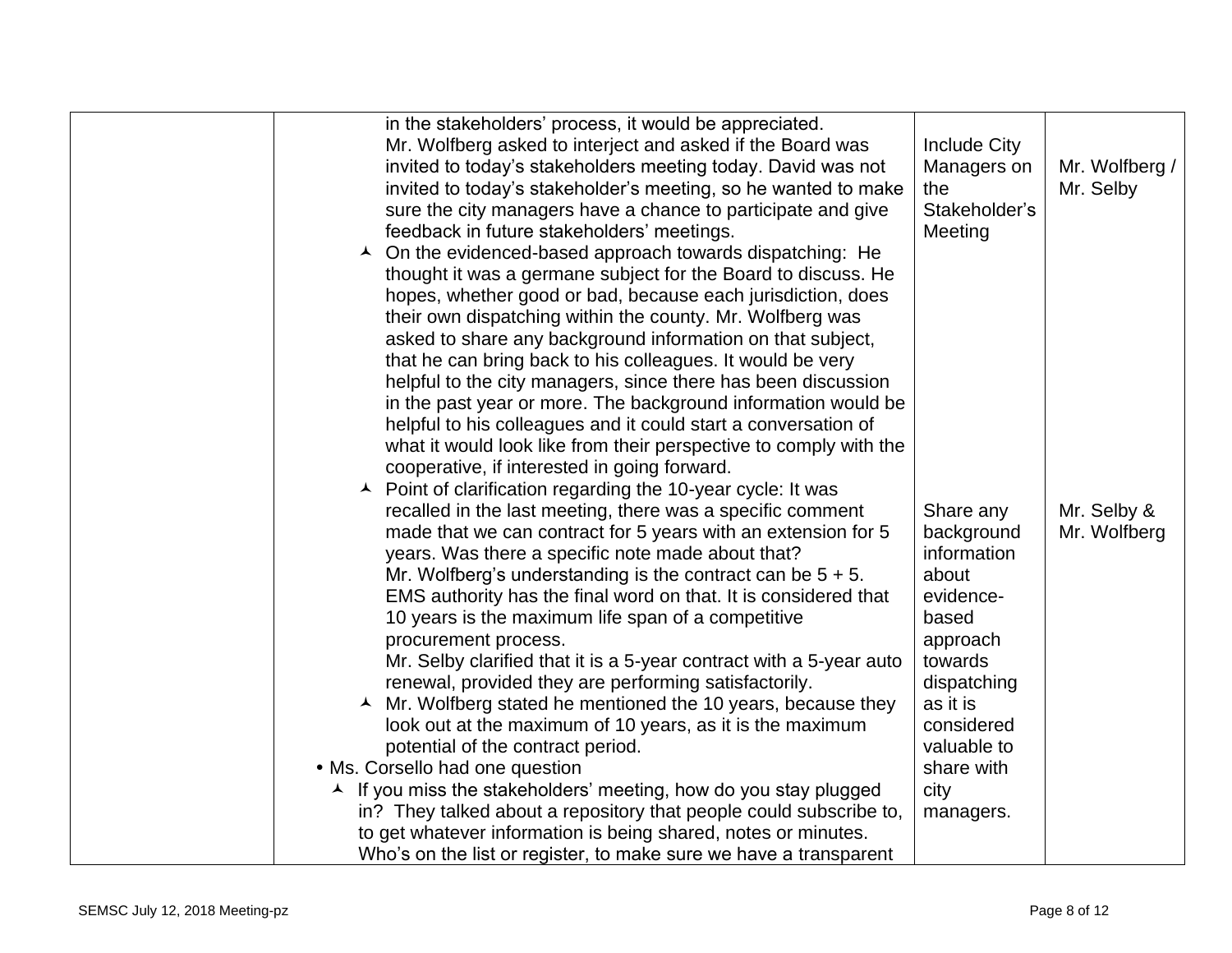| and visible repository?<br>▲ Mr. Selby stated that Mr. Wolfberg, their firm was going to host                                   |                |              |
|---------------------------------------------------------------------------------------------------------------------------------|----------------|--------------|
| that repository. With regards to invitations to the stakeholders'                                                               |                |              |
| meetings, it was sent to all the distribution lists EMS had pre-                                                                |                |              |
| established. Apparently, the city managers were not on any of the                                                               |                |              |
| lists. Mr. Selby apologized about the oversight. He shared that the                                                             |                |              |
| information is posted on the Solano county EMS website as a                                                                     |                |              |
| Public Meeting, inviting anyone who is interested to attend. It is an                                                           | <b>Review</b>  | Mr. Wolfberg |
| open stakeholder meeting. Regarding disseminating information                                                                   | possibility of |              |
| about the repository; a notice will be sent to all the attendees                                                                | the online     |              |
| about the repository and how to access it for information. There is                                                             | registration   |              |
| a plan to add a link on the EMS website as well. Mr. Selby and                                                                  | tool to        |              |
| Mr. Wolfberg will work together to update the distribution lists and                                                            | include        |              |
| look at a repository method.                                                                                                    | everyone on    |              |
| ▲ Mr. Wolfberg stated that there is a web page that has been set up                                                             | information of |              |
| and a link has been added on the EMS website.                                                                                   | future         |              |
| ▲ Ms. Corsello suggested to utilize the online registration tool,                                                               | Stakeholders'  |              |
| where you pre-populate the email addresses, so if there are                                                                     | Meetings.      |              |
| changes on the website, it notifies the individual and the individual                                                           |                |              |
| can register to that site, similar, to a tool that which has been used                                                          |                |              |
| in land use and a variety of projects within the county.<br>▲ Mr. Wolfberg stated that the same tool on the website is similar. |                |              |
| Anyone will get notifications, but he will work with Ted to populate                                                            |                |              |
| the list of addresses into the system the tool Ms. Corsello                                                                     |                |              |
| mentioned. He also said he is available to everyone, focused to                                                                 |                |              |
| the members of the Board. A web conference could be set up, for                                                                 |                |              |
| example with the fire chiefs, mayors, city managers, etc.                                                                       |                |              |
| A Ms. Corsello stated the tool will also allow those individuals who                                                            |                |              |
| may miss the presentation today, they could catch up on                                                                         |                |              |
| previously held meetings.                                                                                                       |                |              |
| ▲ Ms. Corsello and Mr. Wolfberg discussed a proposal to schedule                                                                |                |              |
| a web conference, for example with the fire chiefs, mayors, city                                                                |                |              |
| managers, etc. These web conferences would be very helpful to                                                                   |                |              |
| Mr. Wolfberg offered to get in touch with these representatives                                                                 |                |              |
| and set up web conference sessions.                                                                                             |                |              |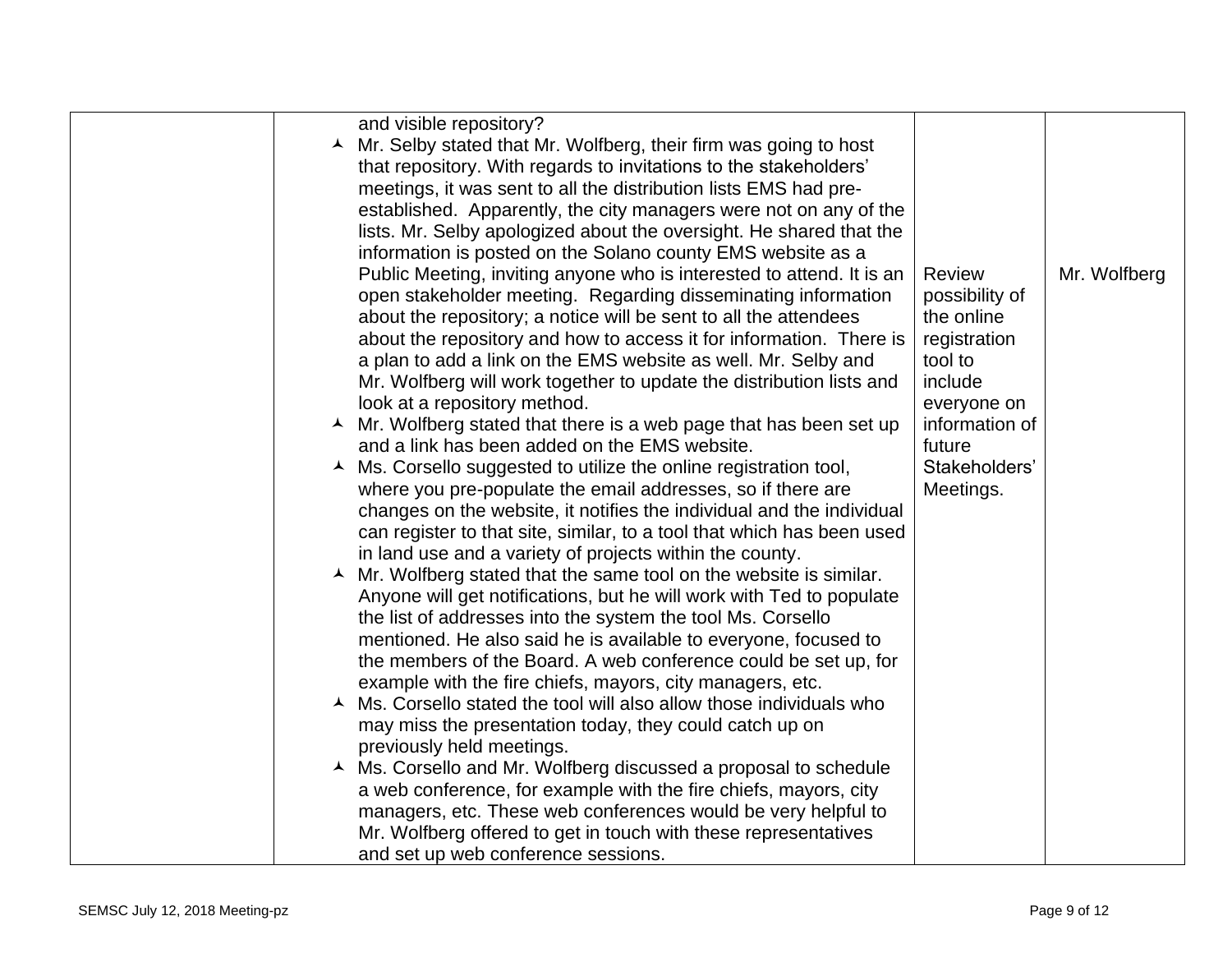| <b>Public Comment</b>                   | (None)                                                                                                                                                                                                                                                                                                                                                                                                                                                                                                                                                                                                                                                                                                                                                                                                                                                                                                                                                                                                                                                                                                                                                                                                                                                                                                                                                                                                                                                                                                                                                                                                                                                                                                                                                                                                                                                                                                                                                                                           |  |
|-----------------------------------------|--------------------------------------------------------------------------------------------------------------------------------------------------------------------------------------------------------------------------------------------------------------------------------------------------------------------------------------------------------------------------------------------------------------------------------------------------------------------------------------------------------------------------------------------------------------------------------------------------------------------------------------------------------------------------------------------------------------------------------------------------------------------------------------------------------------------------------------------------------------------------------------------------------------------------------------------------------------------------------------------------------------------------------------------------------------------------------------------------------------------------------------------------------------------------------------------------------------------------------------------------------------------------------------------------------------------------------------------------------------------------------------------------------------------------------------------------------------------------------------------------------------------------------------------------------------------------------------------------------------------------------------------------------------------------------------------------------------------------------------------------------------------------------------------------------------------------------------------------------------------------------------------------------------------------------------------------------------------------------------------------|--|
| C. Medic Ambulance<br>Operator's Report | 1. Jim Pearson with Medic Ambulance gave an update on last four months.<br>Last month they brought two employees to be recognized by the<br>$\bullet$<br>United States Congress. EMT of the Year was Dominick Romero and<br>Paramedic of the Year was Gordon Sang were honored by the<br>American Ambulance Association and our members of Congress for<br>their heroism not only to the EMT and Paramedic of the Year, but<br>also to their response to the Napa and Santa Rosa fires, in the area.<br>The Dixon Fairgrounds became the Sonoma Development Center.<br>They worked an 8-day week legally and did a fantastic job. Mr.<br>Pearson's mother, also the owner and CFO, of Medic Ambulance<br>also went to D. C. for the event, which was a great event to honor<br>Dominick and Gordon.<br>They have three new ambulances and installed ten striker-load power<br>systems. They have 31 of them, the second largest amount a<br>company has on the western hemisphere. It impacts the longevity of<br>their crews, as it helps their backs when having to lift a 300-400-<br>pound patient into the ambulance.<br>They donated 18 AEDs (Automated External Defibrillators) to the<br>FFSUSD. It's a program they have been working with them for a long<br>time. There was an arrest at Crystal Middle School about 8 years<br>ago, which brought to light the need for the AEDs and the proper<br>training. The AEDs are with cabinets and alarms. It is ideal, to have<br>now in those schools.<br>They have been working with the Vallejo Fire Department and the<br>VUSD, on a program called (RAF) Robbin Makbee Firefighter EMS<br>Youth Academy. It is held every Saturday and those who participate<br>are high school, youth at risk in Vallejo. There us usually a fire crew<br>and an ambulance on site. The next 8 weeks they will be hosting<br>CPR and first aid training. They have amazing outcomes. He<br>welcomed the Board members to see this program in action. |  |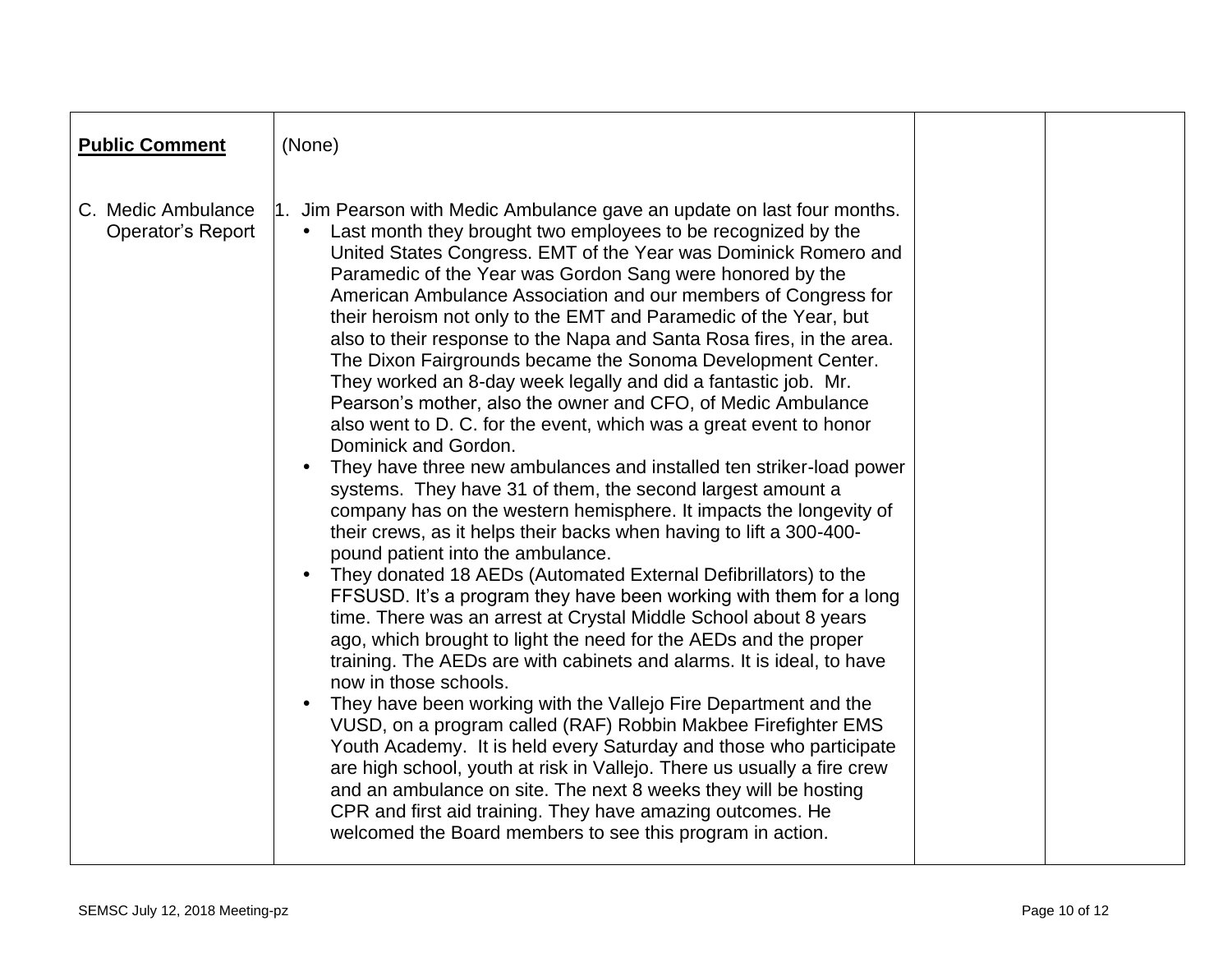| II. Regular Calendar                                                                                                                                                                                                                                 |                                                                                                                                                                                                                                                                                                                                                                                                                                                                                                                                                                                                                                                                                                                                                                                                                                                                                                                                                                                                                                                                                                                                                                                                                                                                                                                                                                                                                                                                                                                                                                                                                                                                                                                                                                                                                                                         |  |
|------------------------------------------------------------------------------------------------------------------------------------------------------------------------------------------------------------------------------------------------------|---------------------------------------------------------------------------------------------------------------------------------------------------------------------------------------------------------------------------------------------------------------------------------------------------------------------------------------------------------------------------------------------------------------------------------------------------------------------------------------------------------------------------------------------------------------------------------------------------------------------------------------------------------------------------------------------------------------------------------------------------------------------------------------------------------------------------------------------------------------------------------------------------------------------------------------------------------------------------------------------------------------------------------------------------------------------------------------------------------------------------------------------------------------------------------------------------------------------------------------------------------------------------------------------------------------------------------------------------------------------------------------------------------------------------------------------------------------------------------------------------------------------------------------------------------------------------------------------------------------------------------------------------------------------------------------------------------------------------------------------------------------------------------------------------------------------------------------------------------|--|
| Items:                                                                                                                                                                                                                                               |                                                                                                                                                                                                                                                                                                                                                                                                                                                                                                                                                                                                                                                                                                                                                                                                                                                                                                                                                                                                                                                                                                                                                                                                                                                                                                                                                                                                                                                                                                                                                                                                                                                                                                                                                                                                                                                         |  |
| a. Selection of Vice<br>Chair for<br>remainder of 2018                                                                                                                                                                                               | a. (This item was not mentioned or read by mistake.)<br><b>Board Member</b><br>moved to<br>seconded. AYES: ; NAYS: ; ABSENT: ;<br><b>Board Member</b><br><b>ABSTAIN:</b>                                                                                                                                                                                                                                                                                                                                                                                                                                                                                                                                                                                                                                                                                                                                                                                                                                                                                                                                                                                                                                                                                                                                                                                                                                                                                                                                                                                                                                                                                                                                                                                                                                                                                |  |
| b. Review and<br>Approve<br>Agreement with<br>the Regents of the<br>University of<br>California for<br>\$103,236 for the<br>Period of<br>September 2,<br>2018 to<br>September 1,<br>2021 to Provide<br><b>EMS Medical</b><br><b>Director Service</b> | b. Mr. Selby gave a little history about the contract. The SEMSC Contract<br>for Medical Director Services is in effect through September 1, 2018. As<br>the Board directed in 2015, this contract was entered into for a 3-year<br>period. A copy of the proposed contract was enclosed in each of the<br>board members' packets, for review. The current contract serves both<br>the Regents and the County, quite well, staff recommends the Board<br>approves this proposed agreement for an additional 3 years for Medical<br>Director Services with the Regents of California for the period,<br>September 2, 2018 to September 1, 2021.<br>Mr. White asked about the selection process for the Medical Director<br>Services is made. When Mr. Selby stepped into the EMS Administrator<br>role in 2010, they were contracting with Kaiser Permanente. At that<br>time the agency was a local agency and did not offer any trauma<br>services or stemi services in Solano County. Those services were done<br>out of county, so there were no perceived conflicts of interest. In 2010 a<br>request for trauma center designation came to the agency and at that<br>time they started to explore options to find a Medical Director, who was<br>not affiliated with any of the entities, overseen by the EMS agency. It<br>could have been perceived as conflict of interest. Thus, they<br>approached the University of California Regents to provide a similar<br>contract for the County to utilize. They met Dr. Aaron Bayer, a fantastic<br>EMS Director and he introduced them to Dr. Mumma, who we are<br>thrilled to have. The requirements are that they are a physician with an<br>emergency medical background. It is difficult to recruit for this position.<br>Ms. Corsello added that they looked at Contra Costa, but because John |  |